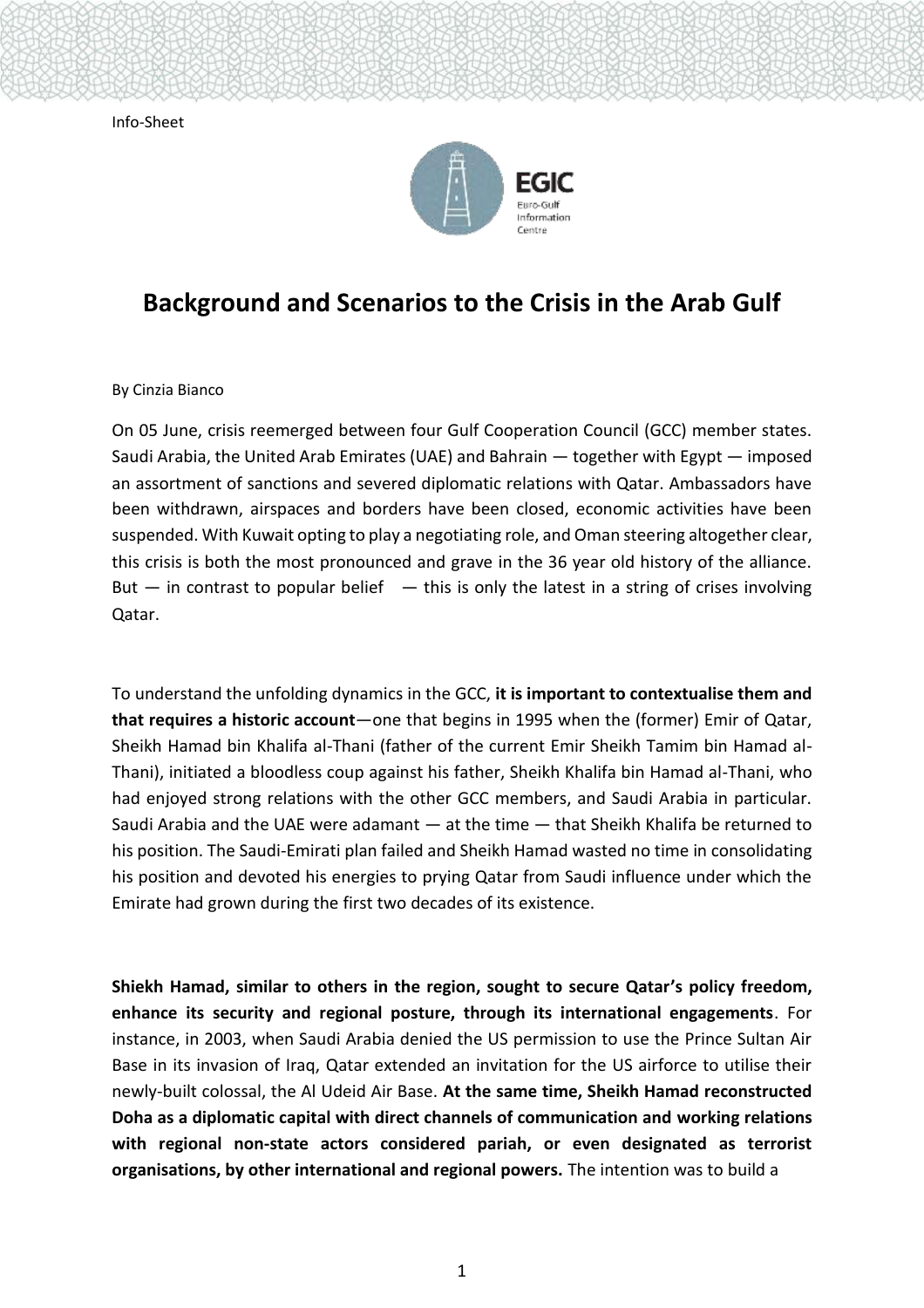**unique international profile for Qatar** through mediation and the country engaged in intense *riyal diplomacy* to influence Afghani Taliban, Yemeni Houthis and Hezbollah (among others).

**The crown jewel of Qatar's network, however, remained the Muslim Brotherhood.** When the Arab Spring erupted and Muslim Brotherhood groups began to emerge, challenging and obtaining power, Sheikh Hamad saw an opportunity to leverage Qatar's long-standing relations with Brotherhood figures inside Doha's bureaucracy to expand the country's influence from Tunisia to Egypt, Libya, Syria and beyond. **From 2011 onwards Qatar provided financial and logistical support to Brotherhood-affiliated factions, airtime space on Al Jazeera and political and diplomatic support at the international level.** On all these fronts, the other GCC countries — particularly Saudi Arabia, the UAE and Bahrain — were, in contrast, adamantly supporting anti-Muslim Brotherhood factions who are perceived as destabilising forces that aim to undermine the regional *status quo*.

Intra-GCC tension mounted until the tail of 2013 (and into 2014) when it peaked and resulted in an open diplomatic crisis. Riyadh, Abu Dhabi and Manama withdrew their ambassadors from Doha and for 8 months Qatar's relations to the GCC went into suspended animation. The normalisation of relations occurred only after Sheikh Tamim bin Hamad Al Thani, who received the throne after the abdication of his father Sheikh Hamad, signed **the Riyadh Agreements in which Qatar explicitly vowed to end all support (political and financial) to non-state actors in the region**. This included the Muslim Brotherhood and all of its affiliates. Also, Qatar pledged to stop naturalising Bahraini citizens accused of terrorism at home and to extradite them. Relations with Iran were meant to follow the guidelines and interests of all the GCC members.

The commitments signed  $-$  but not implemented  $-$  by Sheikh Tamim in the Riyadh Agreements form the root of the recriminations that Saudi Arabia, Bahrain and the UAE have expressed during the current intra-GCC crisis. **This time, however, the approach taken by the three GCC countries has been markedly different**. In 2014, the crisis was kept within the framework of the GCC and was discussed and mediated away from the media. Currently, the media is used as a policy projector rendering the crisis international. This has meant that both sides in the crisis have been diplomatically assertive in consolidating their alliances: regionally and internationally. Saudi Arabia, the UAE and Bahrain remain firm in their policy of isolating Qatar on its peninsula. Sheikh Tamim responded with defiance, firmly supported by Turkey and re-routing key imports, such as food, and the strategic energy exports, via Iran.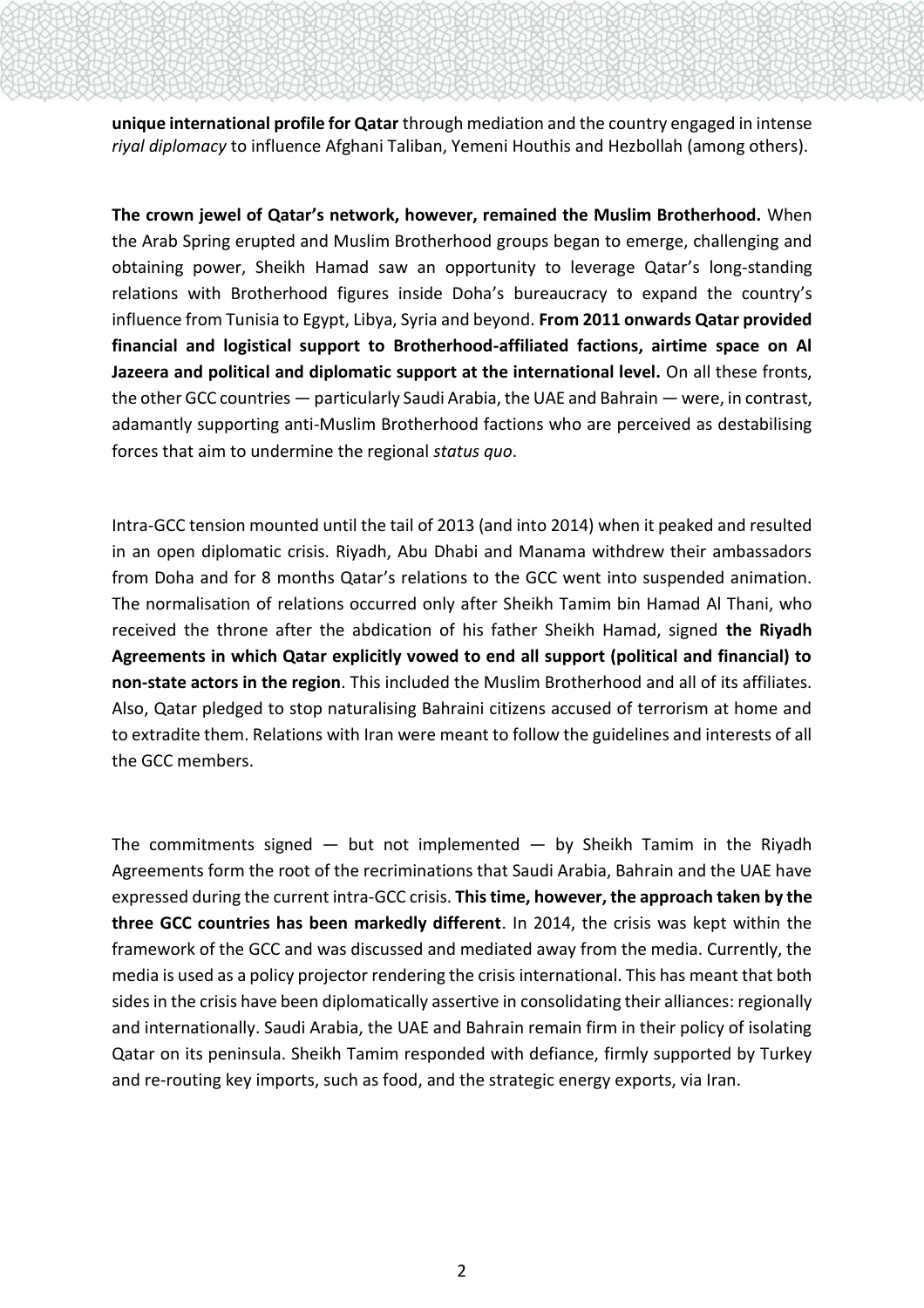All this begs the question of how this situation is likely to end? Two of the most drastic scenarios are worth considering.

*Internal Regime Change—*Many are concerned that the personal relations among the GCC rulers may be irreparably damaged. There is the belief that Sheikh Tamim is not really Qatar's ruler, that his abdicated father, Sheikh Hamad, continues to govern and, as a result, Qatar continues to follow his old policies. This, it is argued, is why Qatar remains confrontational despite formidable pressure from its GCC peers. At the same time, not everyone in the wider al-Thani family supports Hamad and Tamim's position. Many have important economic interests in other GCC countries and firmly believe that Qatar's destiny is in its geography and it needs the GCC umbrella to be shielded from Iranian influence. One of the members of the extended al-Thani family may be tempted to carry out a coup to replace the current leadership and initiate a different interaction with Qatar's GCC neighbours. One interesting figure is Hamad bin Ali al-Thani who has two al-Thanis as parents, while Hamad's mother was from the al-Attiyah tribe and the mother of Tamim comes from the al-Missned tribe. And, Hamad bin Ali has strong relations with the royal families throughout the Arabian Peninsula and is maintaining those ties in open defiance to both Sheikh Hamad and Shiekh Tamim. Clearly, Saudi Arabia, the UAE and Bahrain would surely welcome a less problematic al-Thani as Emir.

*Regional Escalation***—**Other regional powers — re: Turkey and Iran — may be getting increasingly involved. Turkish President, Recep Tayyip Erdoğan threw his lot in with Qatar. Turkey's Parliament in a symbolic rather than practical step, approved the deployment of hundreds of Turkish troops to Doha claiming to defend the country from invasion and the Emir from a coup. Erdoğan's commitment to Qatar goes beyond the substantial economic interests linking the two countries. Erdoğan's party, the AKP, is (loosely) affiliated to the Muslim Brotherhood and has been engaged, together with Qatar, in supporting Islamists throughout the region. Erdoğan believes that this crisis is part of a larger conspiracy against political Islam—his ideological anchor. Erdoğan has suggested that the 2016 coup attempt against him was a UAE plot mixed with Gulenism. If the crisis will escalate to the military level, Turkish troops will likely be involved.

At the same time, Iran has entered the fray and provides an air bridge to supply Qatar with essential goods. The Islamic Republic also allows Qatar to transit its territorial waters providing a lifeline to Doha's gas exports. At the beginning of the crisis, Iranian officials were cautious; they reiterated calls for dialogue and negotiations and played the wait-and-see game of brinkmanship. Tehran's policy shifted following Mohammad bin Salman's appointment to the position of Saudi Arabia's Crown Prince (22 June 2017). As Mohammad bin Salman is known to be hostile to the Iranian regime, Iranian officials began to use this